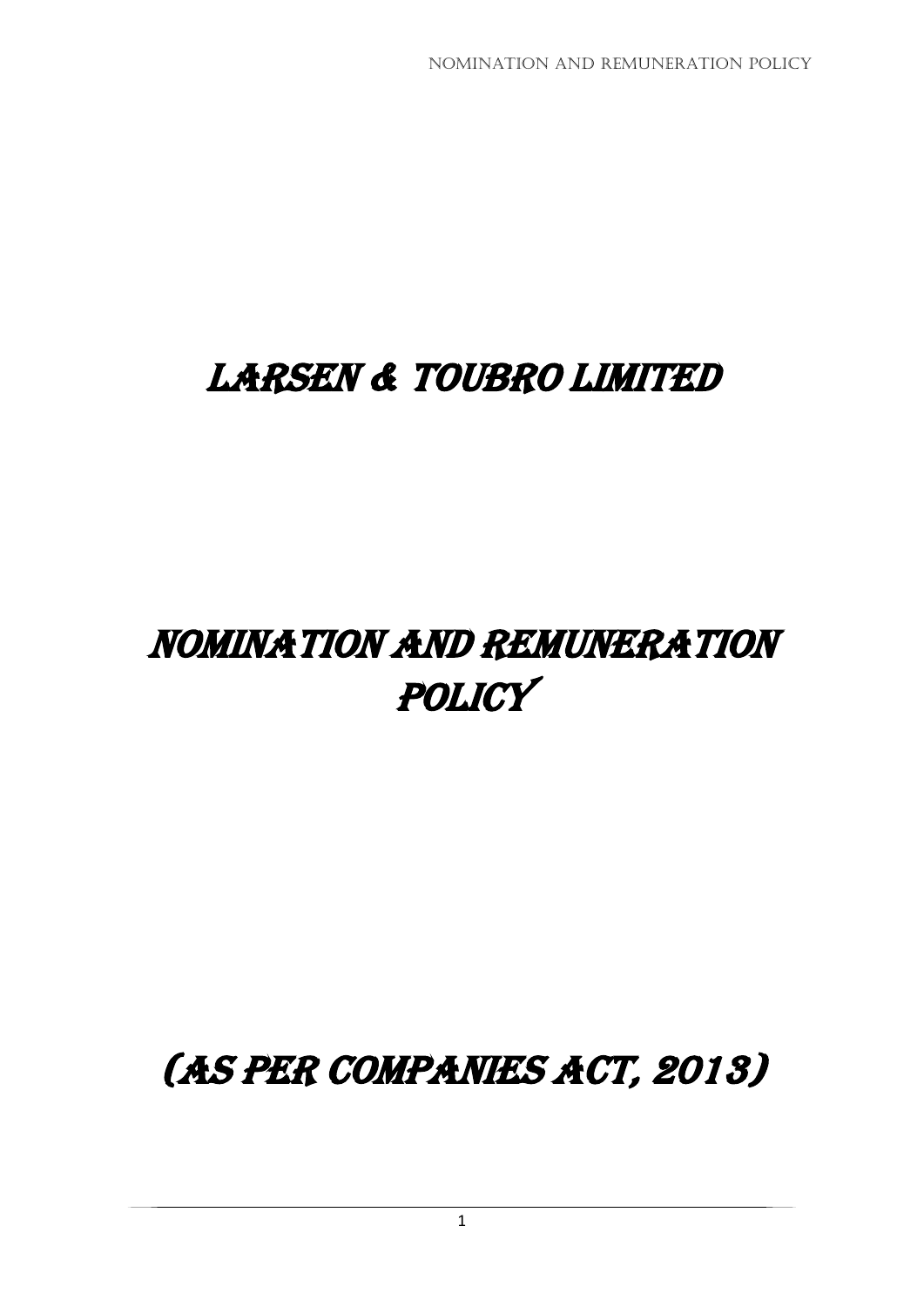The Board of Directors of Larsen & Toubro Limited ("the Company") had constituted the "Nomination and Remuneration Committee" which is in compliance with the requirements of the Companies Act, 2013 ("Act") and SEBI (Listing Obligations and Disclosure Requirements) Regulations, 2015 ("LODR").

# **1. OBJECTIVE:**

The Nomination and Remuneration Committee and this Policy shall be in compliance with Section 178 of the Act read along with the applicable rules thereto and Regulation 19 of LODR. The Key Objectives of the Committee would be:

- ❖ To identify persons who are qualified to become directors and who may be appointed in senior management in accordance with the criteria laid down, recommend to the Board their appointment and removal and shall specify the manner for effective evaluation of performance of Board, its Committees and individual directors to be carried out by the Board or the Nomination & Remuneration Committee or by an Independent External Agency and review its implementation and compliance;
- ❖ To formulate the criteria for determining qualifications, positive attributes and independence of a director and recommend to the Board a policy, relating to the remuneration for the directors, key managerial personnel and other employees;
- ❖ To ensure that level and composition of remuneration is reasonable and sufficient to attract, retain and motivate directors of the quality required to run the company successfully;
- ❖ Relationship of remuneration to performance is clear and meets appropriate performance benchmarks;
- ❖ Remuneration to directors, key managerial personnel and senior management involves a balance between fixed and incentive pay reflecting short and longterm performance objectives appropriate to the working of the Company and its goals;
- ❖ Devising a policy on Board diversity;

#### **2. DEFINITIONS:**

**2.1. Act** means the Companies Act, 2013 or Companies Act, 1956 as may be applicable and Rules framed thereunder, as amended from time to time.

- **2.2. Board** means Board of Directors of the Company.
- **2.3. Directors** mean Directors of the Company.

**2.4. Executive Directors means the Executive Chairman if any, Chief Executive Officer and Managing Director, Deputy Managing Director, if any and Wholetime Directors.**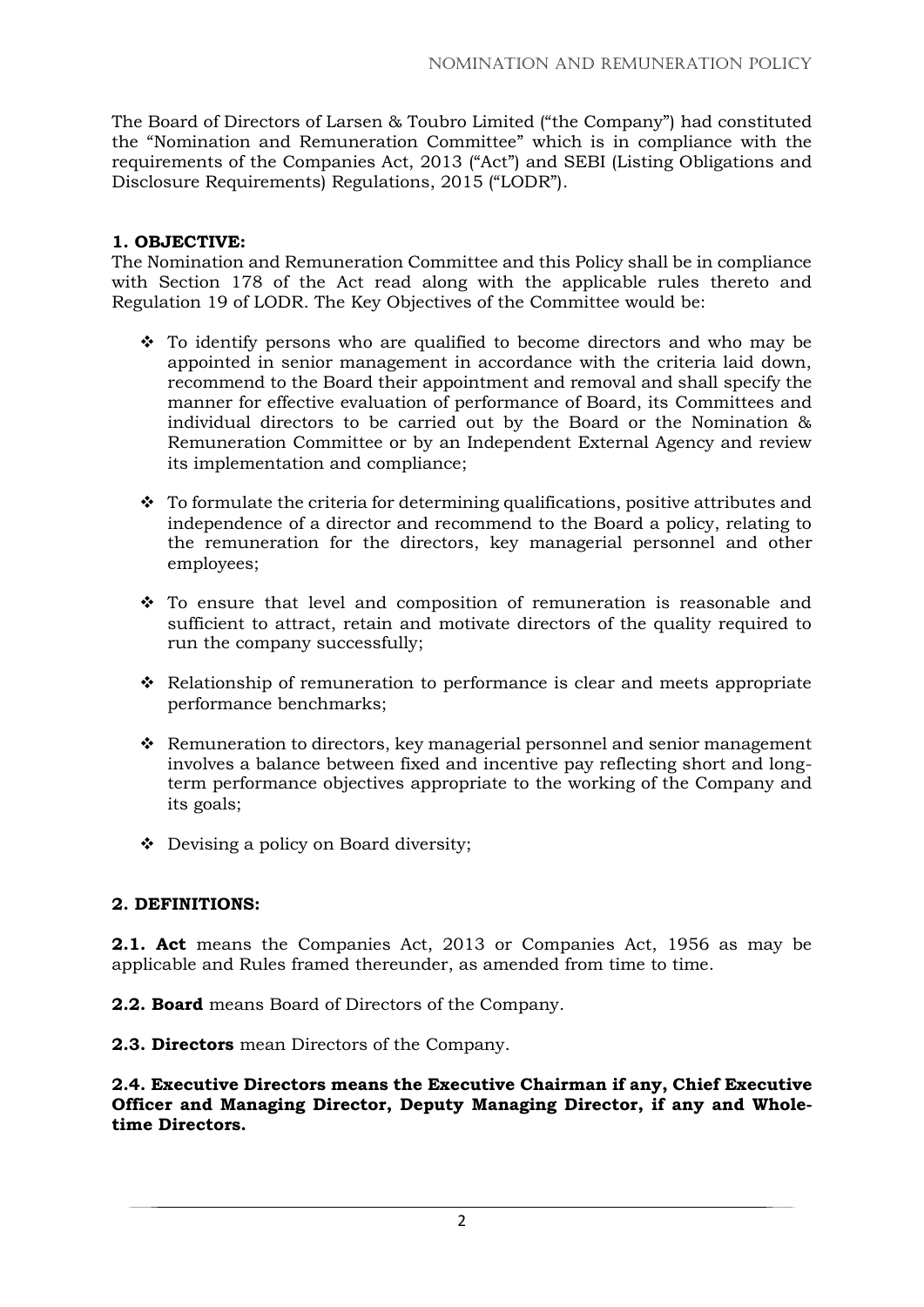#### **2.5. Key Managerial Personnel** means

- Chief Executive Officer or the Managing Director or the Manager;
- Whole-time directors;
- Chief Financial Officer;
- Company Secretary;
- Senior Management Personnel designated as such by the Board; and
- Such other officer as may be prescribed.

**2.6. Senior Management Personnel means all members of management one level below the Executive Directors including the Chief Financial Officer and Company Secretary.**

#### **3. ROLE OF COMMITTEE:**

#### **3.1. Matters to be dealt with, perused and recommended to the Board by the Nomination and Remuneration Committee**

The Committee shall:

- Formulate the criteria for determining qualifications, positive attributes and independence of a director.
- Identify persons who are qualified to become Director and persons who may be appointed in Key Managerial and Senior Management positions in accordance with the criteria laid down in this policy.
- Recommend to the Board, appointment and removal of Director, KMP and Senior Management Personnel.

#### **3.2. Policy for appointment and removal of Director, KMP and Senior Management**

#### **3.2.1. Appointment criteria and qualifications**

a) The Committee shall identify and ascertain the integrity, qualification, expertise and experience of the person for appointment as Director and recommend to the Board his/her appointment.

Appointment and Remuneration of KMP or Senior Management Personnel is in accordance with the HR Policy of the Company. The Company's policy is committed to acquire, develop and retain a pool of high calibre talent, establish systems and practises for maintaining transparency, fairness and equity and provides for payment of competitive pay packages matching industry standards.

- b) A person should possess adequate qualification, expertise and experience for the position he / she is considered for appointment. The Committee has discretion to decide whether qualification, expertise and experience possessed by a person is sufficient / satisfactory for the concerned position.
- c) The Company shall not appoint or continue the employment of any person as Director who has attained the retirement age fixed by the Board or as approved by the Shareholders pursuant to the requirement of the Act/LODR.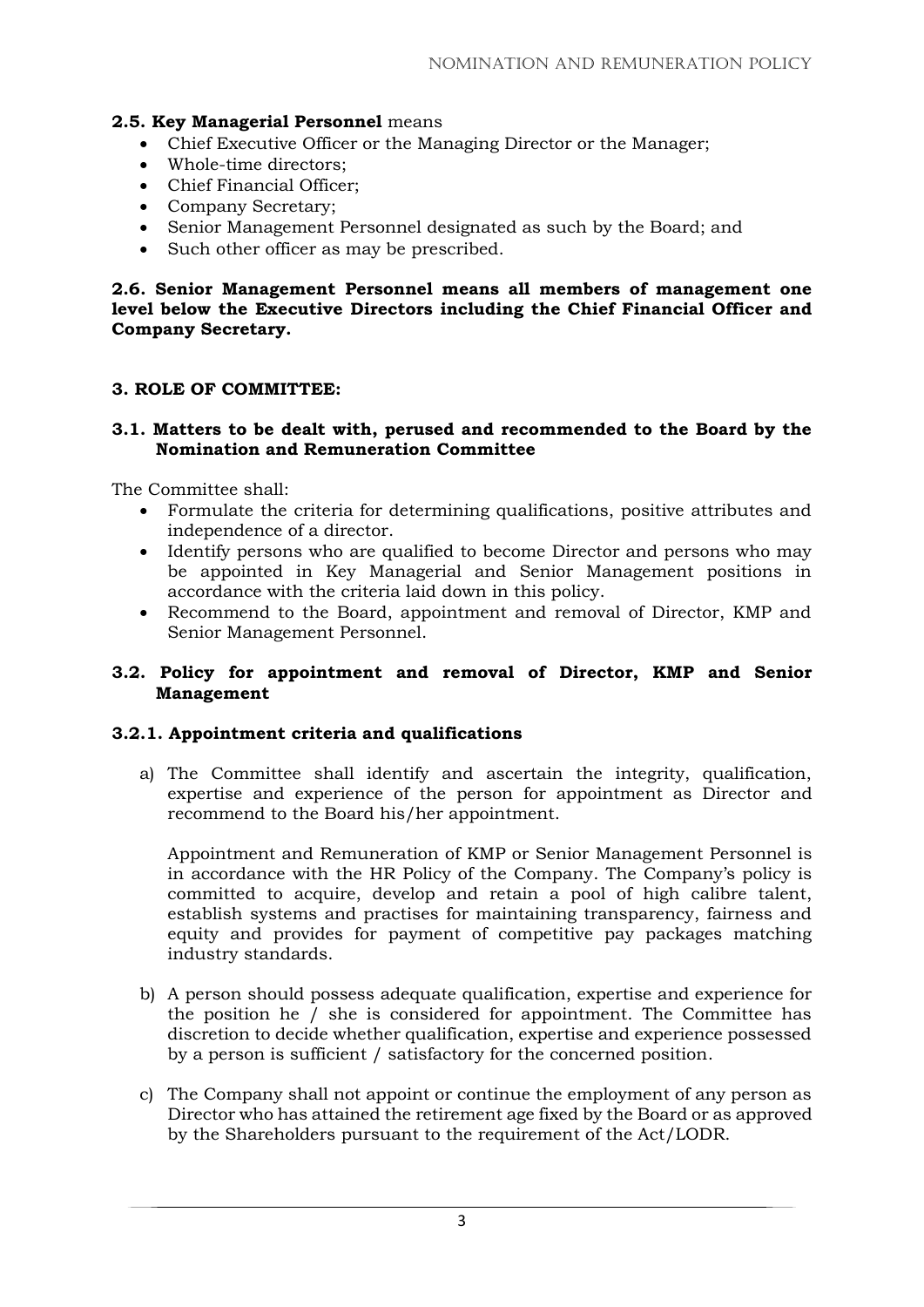# **3.2.2. Term / Tenure**

a) Executive Directors:

The Company shall appoint or re-appoint any person as its Executive Director for a term not exceeding five years at a time. No re-appointment shall be made earlier than one year before the expiry of term.

b) Independent Director:

- An Independent Director shall hold office for a term up to five consecutive years on the Board of the Company and will be eligible for re-appointment on passing of a special resolution by the Company and disclosure of such appointment in the Board's report. The rationale for such re-appointment shall also be provided in the Notice to Shareholders proposing such re-appointment.

- No Independent Director shall hold office for more than two consecutive terms, but such Independent Director shall be eligible for appointment after expiry of three years of ceasing to become an Independent Director. Provided that an Independent Director shall not, during the said period of three years, be appointed in or be associated with the Company in any other capacity, either directly or indirectly.

-At the time of appointment of Independent Director it should be ensured that number of Boards on which such Independent Director serves is restricted to seven listed companies as an Independent Director and three listed companies as an Independent Director in case such person is serving as a Whole-time Director of a listed company or such other number as may be prescribed under the Act.

c) Maximum Number of Directorships:

- A person shall not be appointed as a Director in case he is a Director in more than eight listed companies after April 1, 2019 and seven listed companies after April 1, 2020. For the purpose of this clause listed companies would mean only those companies whose equity shares are listed.

#### **3.2.3. Evaluation**

The Committee shall by itself or through the Board or an independent external agency carry out evaluation of performance of the Board/Committee(s), Individual Directors and Chairman at regular interval (yearly) and review implementation and compliance.

The Company may disclose in the Annual Report:

- a. Observation of the Board Evaluation for the year under review
- b. Previous years observations and actions taken
- c. Proposed actions based on current year's observations

#### **3.2.4. Removal**

Due to reasons for any disqualification mentioned in the Act or under any other applicable Act, rules and regulations thereunder, the Committee may recommend, to the Board with reasons recorded in writing, removal of a Director, KMP or Senior Management Personnel subject to the provisions and compliance of the said Act, rules and regulations.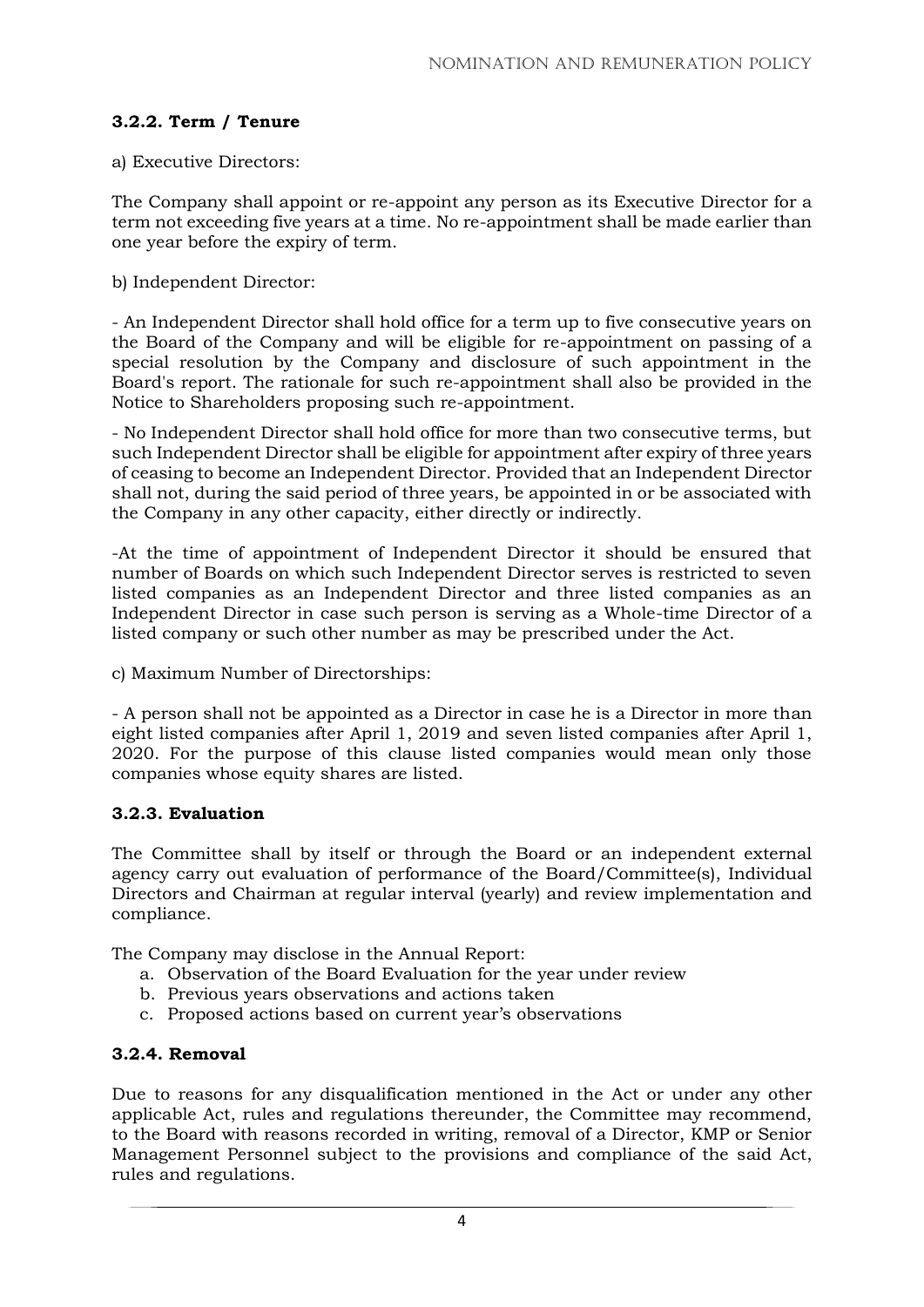## **3.2.5. Retirement**

The Director, KMP and Senior Management Personnel shall retire as per the applicable provisions of the Act or the prevailing policy of the Company, as applicable. The Board/Committee will have the discretion to retain the Director, KMP, Senior Management Personnel in the same position/ remuneration or otherwise even after attaining the retirement age, for the benefit of the Company.

#### **3.3. Policy relating to the Remuneration of Executive Director, KMP and Senior Management Personnel**

## **3.3.1. General:**

a) The remuneration / compensation / commission etc. to the Executive Directors will be determined by the Committee and recommended to the Board for approval. The remuneration / compensation / commission etc. shall be subject to the approval of the shareholders of the Company and Central Government, wherever required.

b) The remuneration and commission to be paid to the Executive Directors shall be in accordance with the percentage / limits / conditions laid down in the Articles of Association of the Company and as per the provisions of the Act.

c) Increments to the existing remuneration/ compensation structure may be recommended by the Committee to the Board which should be within the limits approved by the Shareholders in the case of Executive Directors.

d) Where any insurance is taken by the Company on behalf of its Executive Directors, Chief Executive Officer, Chief Financial Officer, the Company Secretary and any other employees for indemnifying them against any liability, the premium paid on such insurance shall not be treated as part of the remuneration payable to any such personnel. Provided that if such person is proved to be guilty, the premium paid on such insurance shall be treated as part of the remuneration.

e) Remuneration of other KMP or Senior Management Personnel, in any form, shall be as per the policy of the Company based on the grade structure in the Company.

#### **3.3.2. Remuneration to Executive directors/ KMP and Senior Management Personnel:**

a) Fixed pay:

The Executive Directors/ KMP and Senior Management Personnel shall be eligible for a monthly remuneration as may be approved by the Board on the recommendation of the Committee or policy of the Company. In case of remuneration to Directors, the breakup of the pay scale and quantum of perquisites including, employer's contribution to P.F, pension scheme, medical expenses, club fees etc. shall be decided and approved by the Board/ the Person authorized by the Board on the recommendation of the Committee and approved by the shareholders and Central Government, wherever required.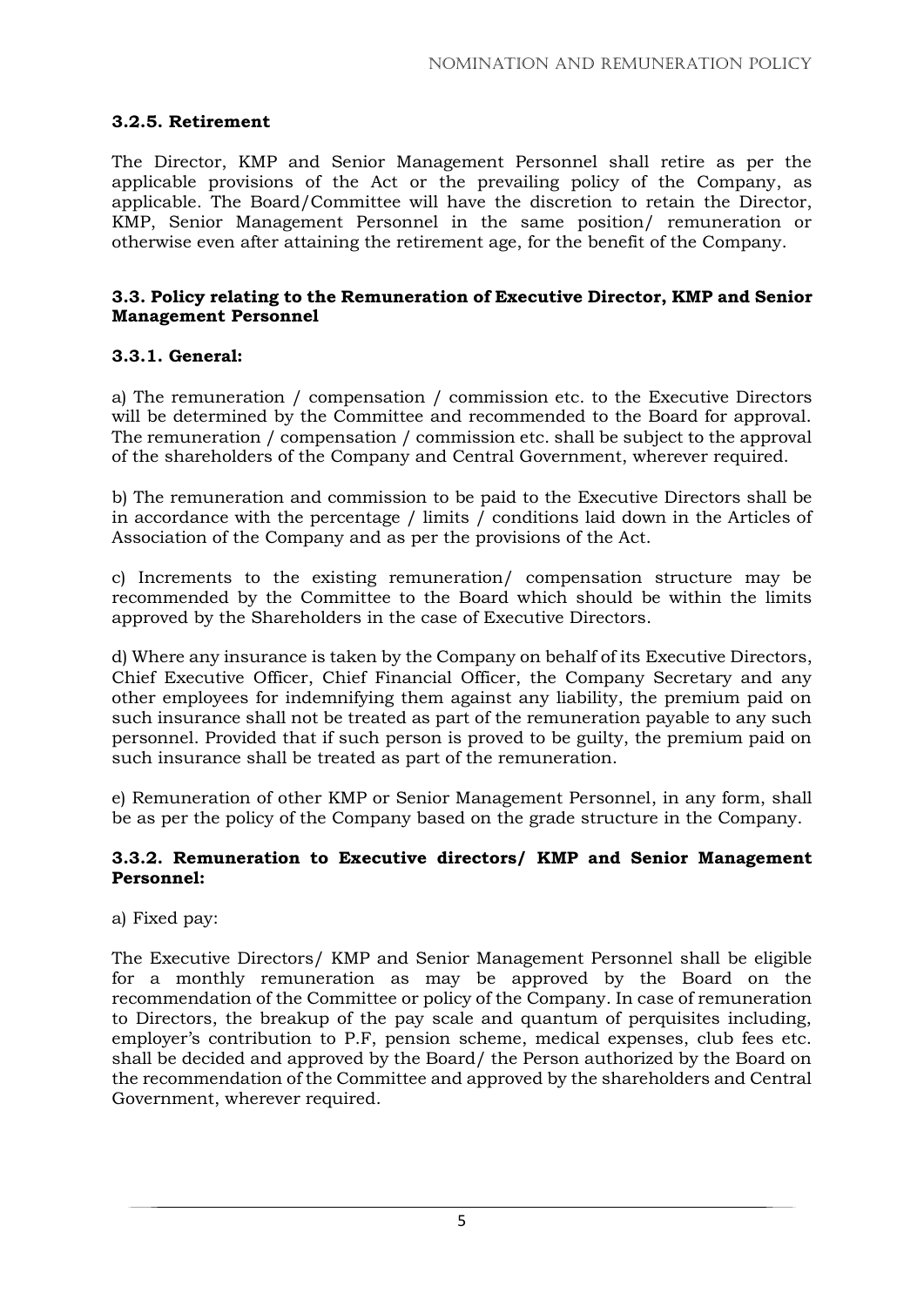#### b) Minimum Remuneration:

If, in any financial year, the Company has no profits or its profits are inadequate, the Company shall pay remuneration to its Executive Directors in accordance with the provisions of Schedule V of the Act and if it is not able to comply with such provisions, with the previous approval of the Central Government.

#### c) Provisions for excess remuneration:

If any Chairman/Managing Director/Whole-time Directors draws or receives, directly or indirectly by way of remuneration any such sums in excess of the limits prescribed under the Act or without the prior sanction of the Central Government, where required, he / she shall refund such sums to the Company and until such sum is refunded, hold it in trust for the Company. The Company shall not waive recovery of such sum refundable to it unless permitted by the Central Government.

#### d) Stock Options in Subsidiary Companies:

Executive Directors may be granted stock options in subsidiary companies as per their Schemes and after taking necessary approvals. Perquisites may be added to the remuneration of concerned directors and considered in the limits applicable to the Company.

#### **3.3.3. Remuneration to Non- Executive / Independent Director:**

a) Remuneration / Commission:

The remuneration / commission shall be fixed as per the limits and conditions mentioned in the Articles of Association of the Company and the Act.

b) Sitting Fees:

The Non- Executive / Independent Director may receive remuneration by way of fees for attending meetings of Board or Committee thereof. Provided that the amount of such fees shall not exceed Rupees One Lac per meeting of the Board or Committee or such amount as may be prescribed by the Central Government from time to time.

#### c) Commission:

Commission may be paid within the monetary limit approved by shareholders, subject to the limit not exceeding 1% of the profits of the Company computed as per the applicable provisions of the Act. The Board of Directors will fix the Commission payable to Directors on the basis of number of Board/Committee meetings attended during the year and Chairmanships of Committees.

#### d) Stock Options:

An Independent Director shall not be entitled to any stock option of the Company. Non-Executive Directors are eligible for Stock options in accordance with Schemes formulated by the Company. Nominee Directors are not entitled to stock options as per their respective nomination letters received by the Company.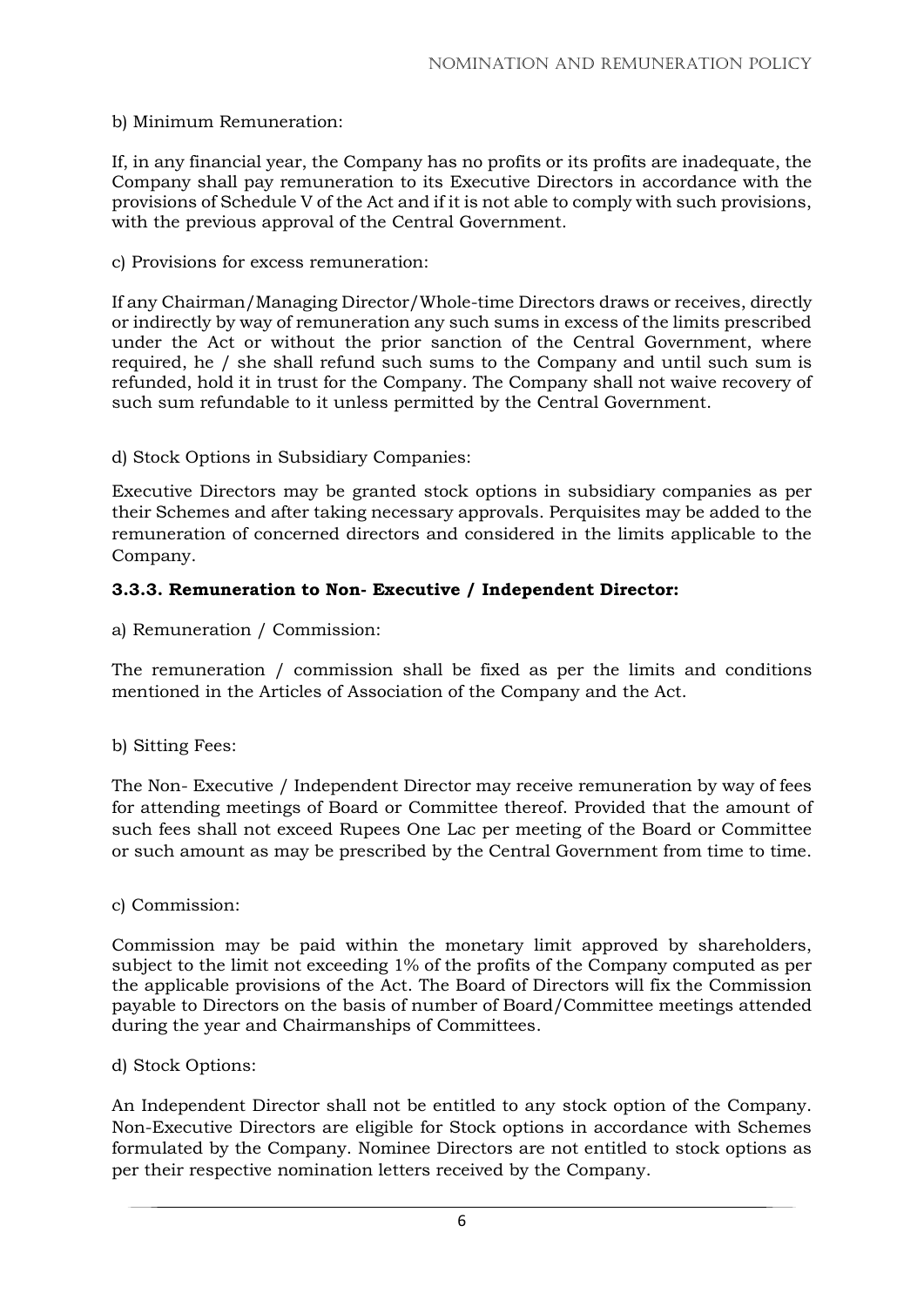#### **4. MEMBERSHIP:**

**4.1** The Committee shall consist of a minimum 3 non-executive directors, half of them being independent.

**4.2** Minimum two (2) members or one-third of the members whichever is greater including atleast one Independent Director shall constitute a quorum for the Committee meeting.

**4.3** Membership of the Committee shall be disclosed in the Annual Report.

**4.4** Term of the Committee shall be continued unless terminated by the Board of Directors.

# **5. CHAIRPERSON:**

**5.1** Chairperson of the Committee shall be an Independent Director.

**5.2** Chairperson of the Company may be appointed as a member of the Committee but shall not be a Chairman of the Committee.

**5.3** In the absence of the Chairperson, the members of the Committee present at the meeting shall choose one amongst them to act as Chairperson.

**5.4** Chairman of the Nomination and Remuneration Committee meeting could be present at the Annual General Meeting or may nominate some other member to answer the shareholders' queries.

# **6. FREQUENCY OF MEETINGS:**

The meeting of the Committee shall be held atleast once in a year and at such regular intervals as may be required.

#### **7. COMMITTEE MEMBERS' INTERESTS:**

**7.1** A member of the Committee is not entitled to be present/participate in discussion when his or her own remuneration is discussed at a meeting or when his or her performance is being evaluated.

**7.2** The Committee may invite such executives, as it considers appropriate, to be present at the meetings of the Committee.

# **8. SECRETARY:**

The Company Secretary of the Company shall act as Secretary of the Committee.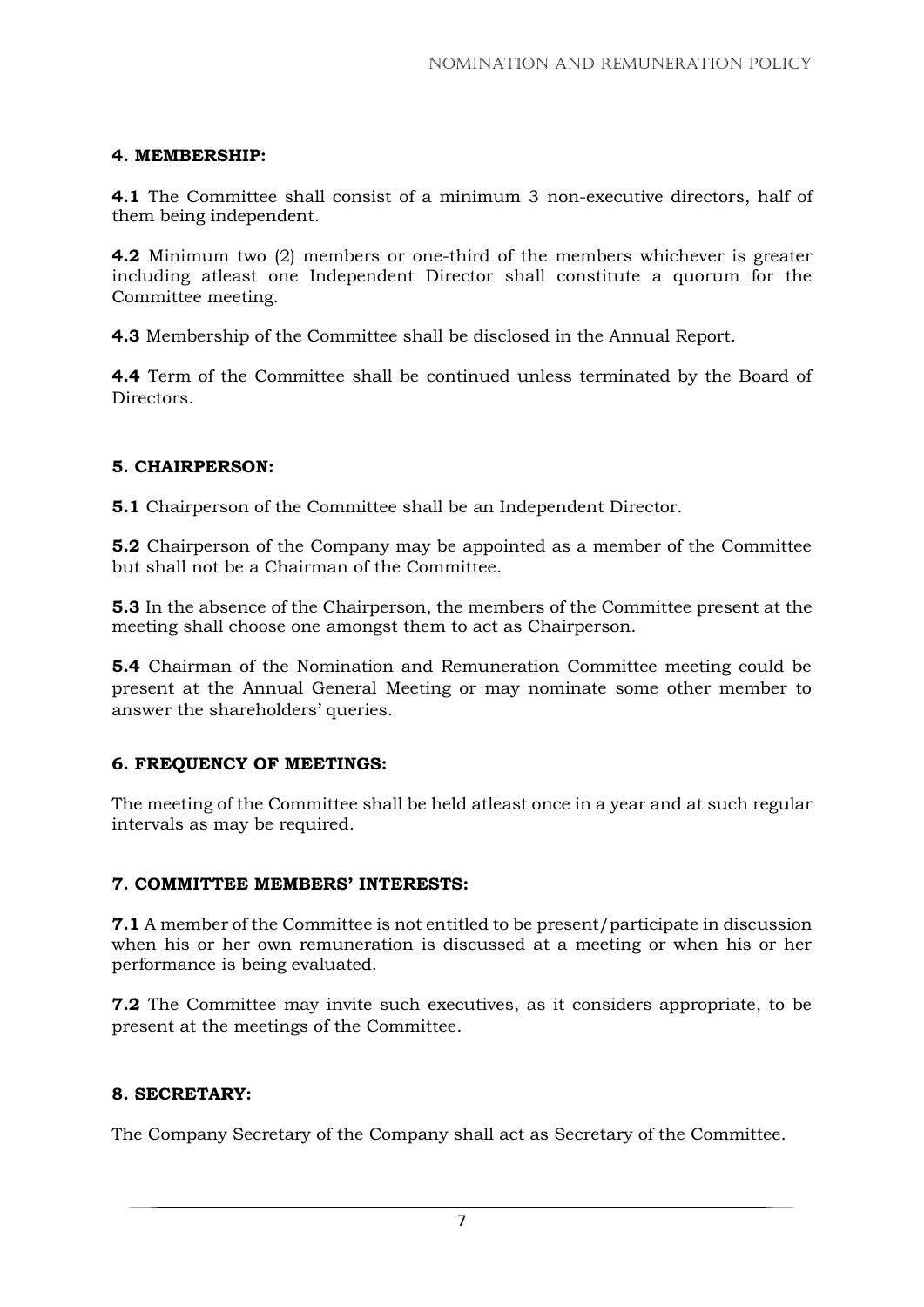# **9. VOTING:**

Matters arising for determination at Committee meetings shall be decided by a majority of votes of Members present and voting and any such decision shall for all purposes be deemed a decision of the Committee.

### **10. NOMINATION DUTIES:**

The duties of the Committee in relation to nomination matters include:

**10.1** Ensuring that on appointment to the Board, Non-Executive Directors receive a formal letter of appointment in accordance with the Guidelines provided under the Act;

**10.2** Determining the appropriate size, diversity and composition of the Board;

**10.3** Setting a formal and transparent procedure for selecting new Directors for appointment to the Board;

**10.4** Developing a succession plan for the Board and Senior Management and regularly reviewing the plan;

**10.5** Evaluating the performance of the Board members and Senior Management in the context of the Company's performance from business and compliance perspective;

**10.6** Making recommendations to the Board concerning any matters relating to the continuation in office of any Director at any time including the suspension or termination of service of an Executive Director as an employee of the Company subject to the provision of the law and their service contract;

**10.7** Delegating any of its powers to one or more of its members or the Secretary of the Committee;

**10.8** Recommend any necessary changes to the Board; and

**10.9** Considering any other matters, as may be requested by the Board.

#### **11. REMUNERATION DUTIES:**

The duties of the Committee in relation to remuneration matters include:

**11.1** To consider and determine the Remuneration Policy, based on the performance and also bearing in mind that the remuneration is reasonable and sufficient to attract retain and motivate members of the Board and such other factors as the Committee shall deem appropriate and all elements of the remuneration of the members of the Board.

**11.2** To ensure the remuneration maintains a balance between fixed and incentive pay reflecting short and long term performance objectives appropriate to the working of the Company.